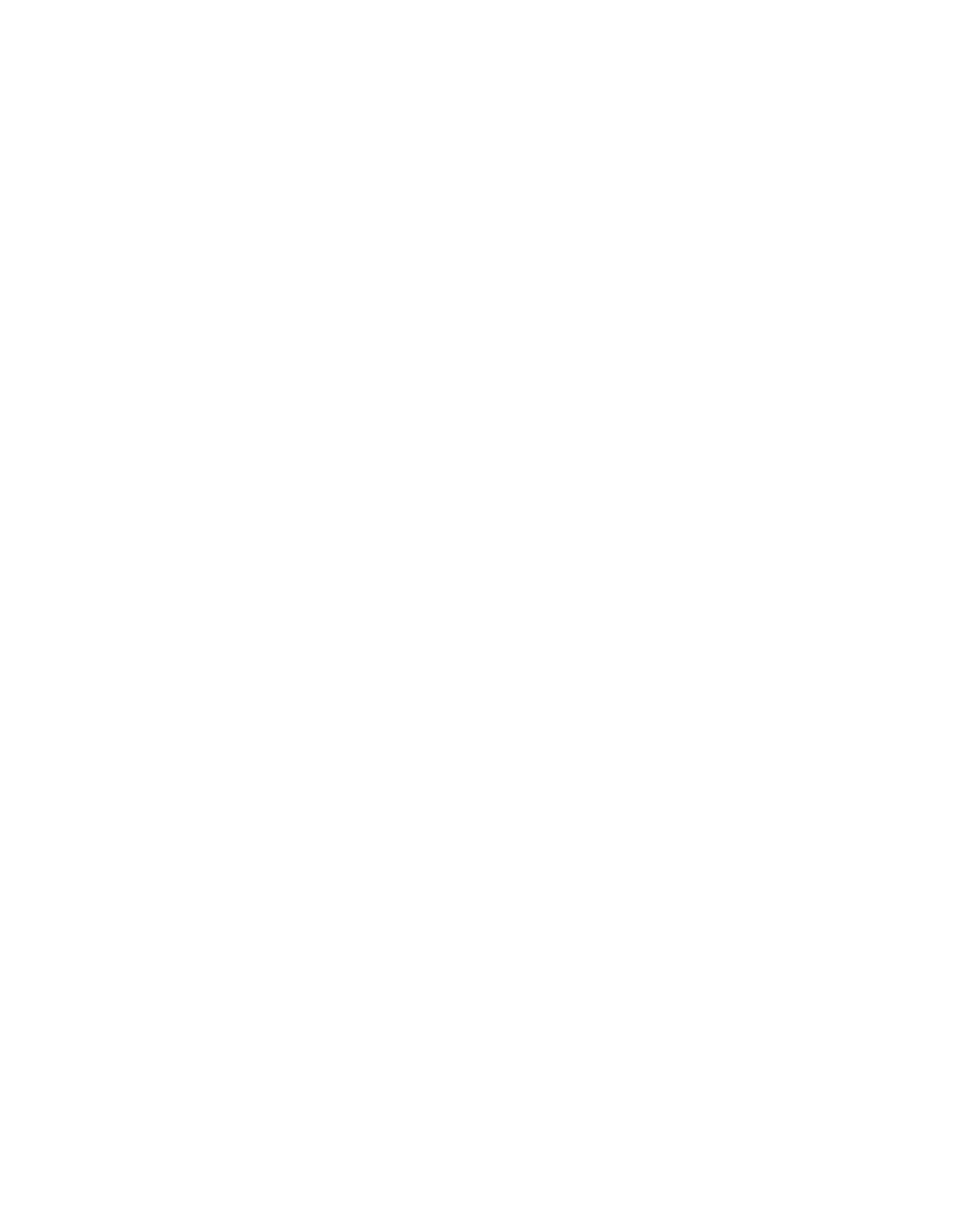# Table of contents

© 2022 CUNA, Inc. All rights reserved. Reproduction is prohibited without written consent.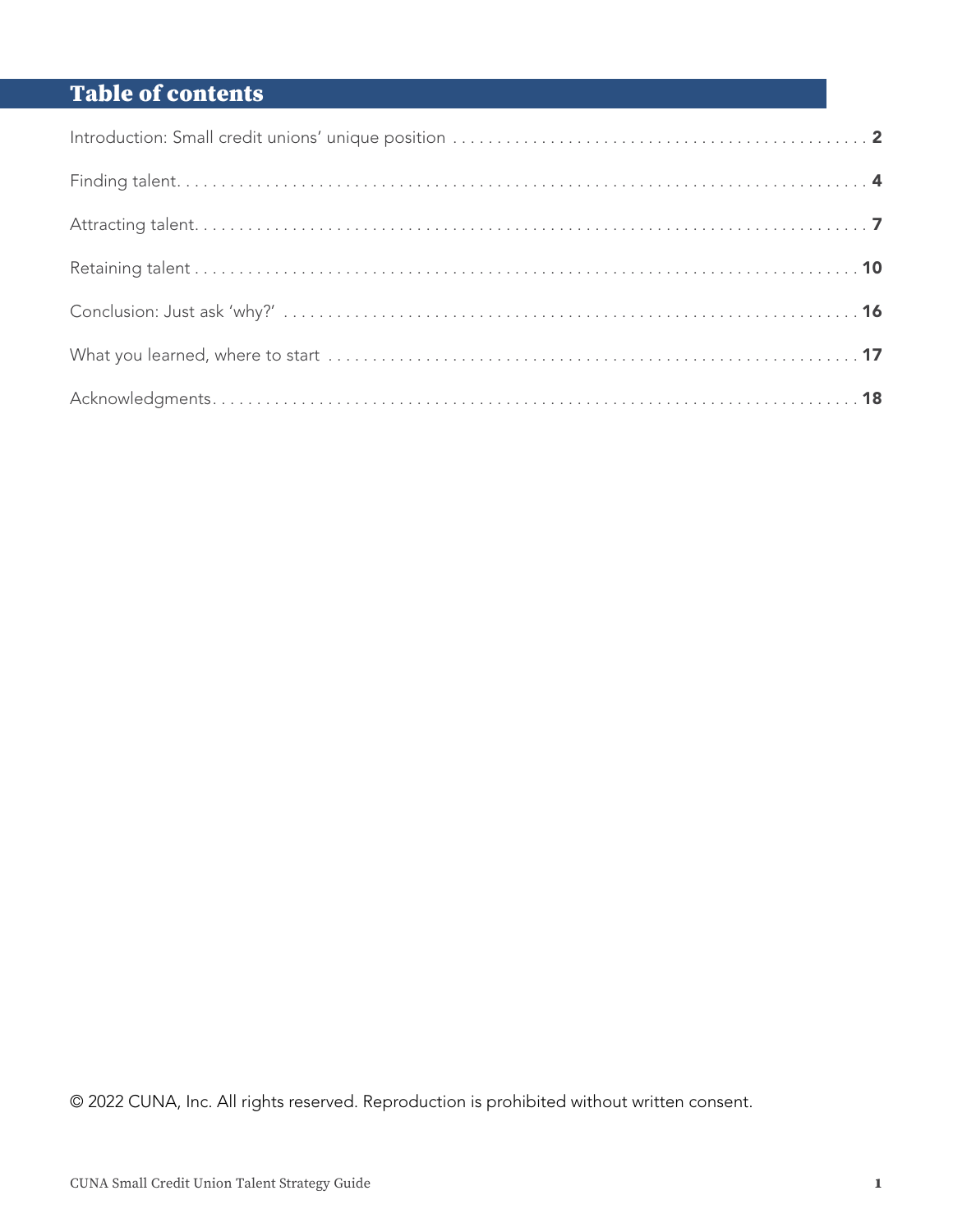# <span id="page-3-0"></span>Introduction: small credit unions' unique position

One of the biggest challenges for any organization is attracting and retaining top talent. The stresses of the COVID-19 pandemic and the ensuing "Great Resignation" have only compounded that challenge nationwide.

For small businesses—and small credit unions in particular—those challenges are even more nuanced. Limited budgets and limited time to dedicate toward human resources activities, organizational culture, and the hiring process in general only intensify the war for talent on the small credit union front.

The exciting part of this work, however, is that small credit unions have several competitive advantages that they must highlight in all phases of the talent journey. Whether you're proactively looking for talent, interviewing candidates, or trying to retain the talent you've already onboarded—another important aspect—small credit unions must emphasize their mission and value-driven culture. Credit unions also should focus on the opportunity to have a direct impact on the members and communities they serve, and the skill-building opportunities that small-staffed organizations present.

## The post-pandemic employment snapshot

The COVID-19 pandemic and ensuing public health measures led to an economic downturn. Though the ensuing recession was the shortest in history—lasting only two months—the impact on the labor market was more pronounced than previous recessions. About 22 million jobs were lost in March and April 2020, and the unemployment rate reached 14.8%—the highest observed since data became available.



**Source:** Bureau of Labor and Statistics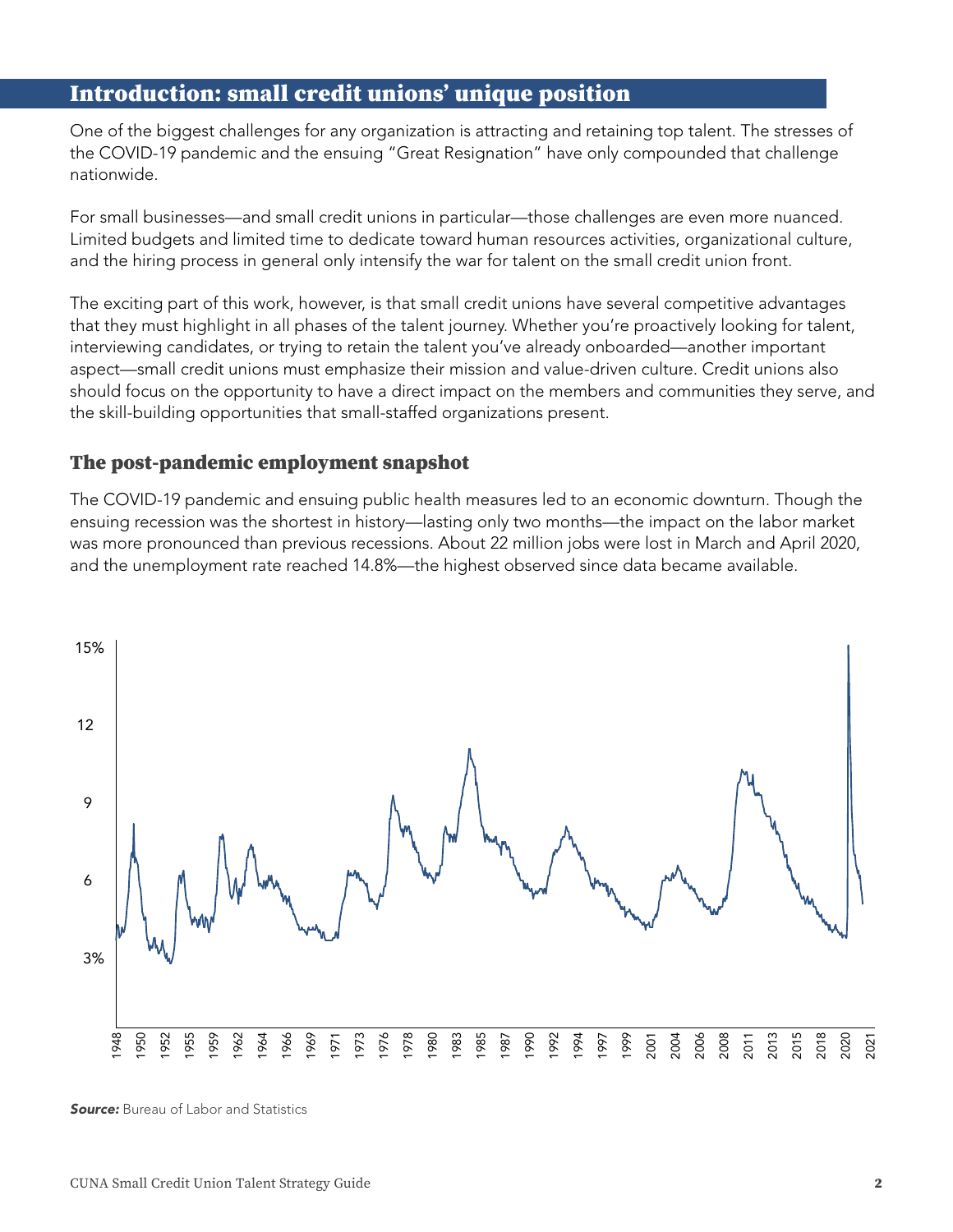<span id="page-4-0"></span>"The reality is that the pandemic has forced folks at all socioeconomic levels to rethink their relationships to work in ways that economic theory doesn't explain well," says Samira Salem, CUNA vice president of diversity, equity, and inclusion.

"It's about early retirement for some, because they've realized life is too short, or the workplace is too dangerous given the pandemic," she adds. "Yet another group is resigning in search of more money, more flexibility, and more happiness. These individuals are part of the 'Great Resignation.'

Salem also notes a significant number of women have left the labor force to care for others, giving rise to the term "she-cession."

Small credit unions may be at a particular disadvantage

#### Small credit union unique challenges

- **Finding** people who are interested in working in a credit union
- Having a budget that will allow paying a market wage in comparison with other jobs that may be available
- Providing opportunities for advancement potential
- Accessing a strong pool of candidates, a problem in many smaller communities

when it comes to offering competitive wages, benefits, and the flexibility that many job seekers desire. "However, in the current labor market," Salem says, "while higher wages, better benefits, and more flexibility are increasingly important, so are mission and value alignment. While these aren't mutually exclusive, the latter appeals to folks who are seeking more happiness and fulfillment in their jobs."

"The talent market is highly competitive right now, and employee expectations about work have changed a great deal," says Jill Nowacki, president/CEO at Humanidei + O'Rourke, a credit union-focused talent firm. "It seems like there's an increasing amount of focus on a job being more than just a paycheck. People are seeking fulfillment, too."

"Most of the people I know in the banking industry never aspired to work at a credit union," says Helen Mickel, president/CEO at \$133 million asset Tongass Federal Credit Union, Ketchikan, Alaska. What they don't realize, she says, is that starting a journey with credit unions, even from an entry-level position, could mean embarking on a lifelong and fulfilling career.

Leaning into the benefits that such a career offers is the key to small credit unions finding, attracting, and retaining talent that ensures their relevance and resilience for years to come.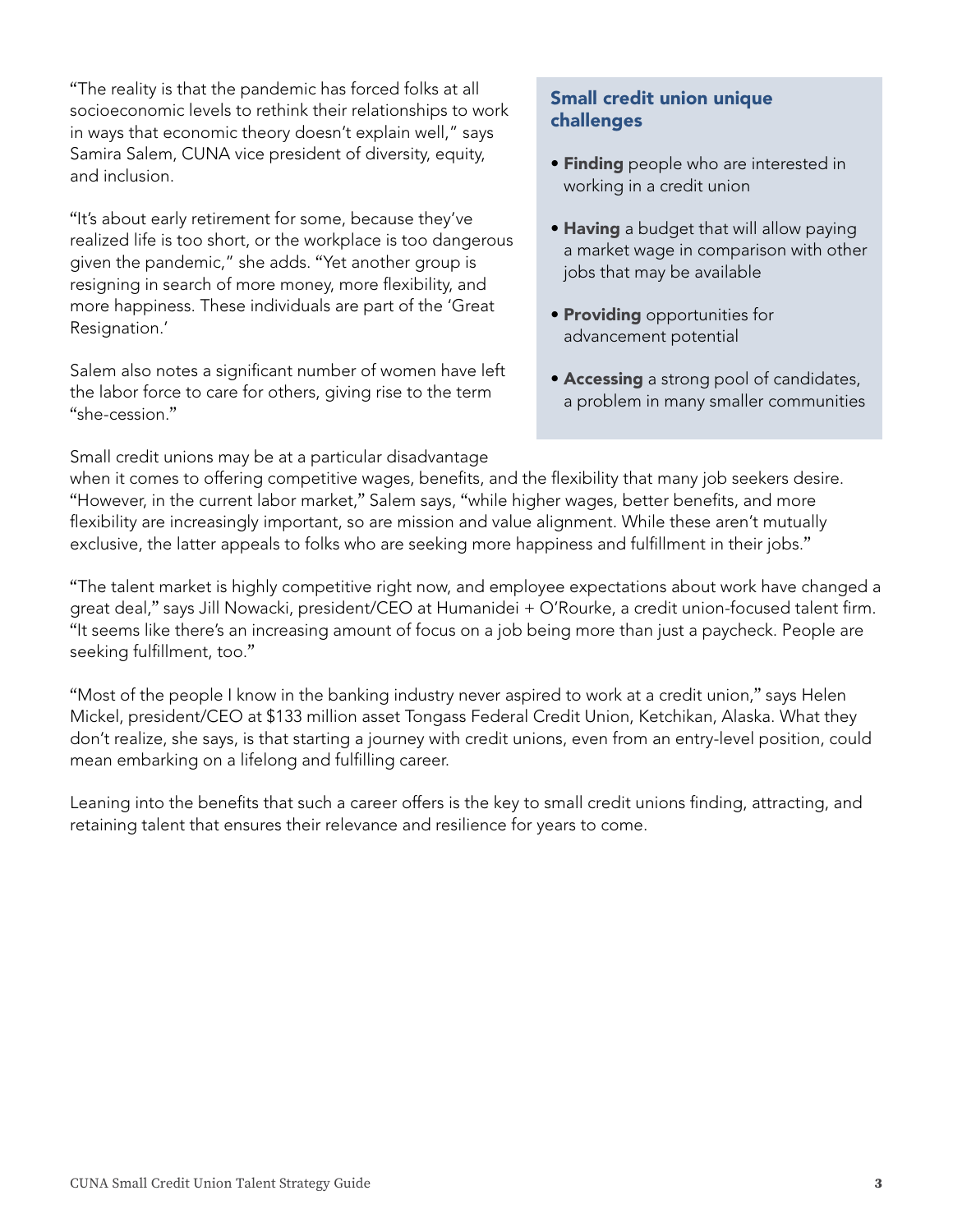# <span id="page-5-0"></span>Finding talent

There is no one-size-fits-all strategy for finding the right talent, but experts agree that small credit unions must remain proactive in hiring. You've got to go to the talent. They won't just come to you.

But don't just "take" anyone. Small credit unions must ensure that the candidates they do find are the best fit for their organizations, their cultures, and their members.

"It's important that we find that 'right' person for the job," says Nate Brock, director of human resources at \$170 million asset LincOne Federal Credit Union, Lincoln, Neb. "Taking our time to make sure we've found someone who agrees with our mission, gels with our staff, and works well with our members is the not-so-secret secret to our success. We know they'll want to stay longer, and we'll want to keep them around."

Potential candidates can come from many places, including job listings, professional credit union career pages, and even within a credit union's own membership.

"People who are using the credit union may already hold the passion for the work it does, and have an understanding of why the credit union exists," says Nowacki. "This is also a great way to make sure you're recruiting in a manner that will reflect the community you aspire to serve. Partnering with local chambers of commerce—especially those that focus on certain demographics like the Women's Chamber or the Hispanic Chamber—may also connect you with key business leaders who can add diversity to your recruitment."

# Finding passionate and dedicated applicants

- Local print and online classified ads
- Professional hiring sites like Indeed and LinkedIn
- Campus job fairs
- Industry events, conferences, and trade shows
- Social media
- Posts in branches
- Professional recruiters
- Affiliation-based organizations such as the National Black MBA Association
- League and CUNA career pages

# The business case for diversity, equity, and inclusion (DEI)

Building a culture and work environment that attracts diverse perspectives is critical to delivering equitable service to all in the community, fulfilling the credit union mission to improve financial well-being for all.

Diversity, equity, and inclusion (DEI) is about mission and margin. It's one of the most important things credit unions can do to attract and retain talent in a rapidly diversifying labor market, according to Salem. She suggests that credit union leadership, including the board, must make a long-term commitment to DEI within the organization and in its member-facing activities.

"Be *intentional* about building inclusive leadership skills, working to better understand your membership and potential membership and their needs, and strengthening community partnerships," says Salem.

Diversifying the candidate pool means seeking out new places to recruit talent.

"Posting job openings in community spaces, such as at tribal organization offices or at a local public health center, encourages a broader applicant base," Mickel says. "Our diverse workforce also helps people envision working—and banking—with our credit union."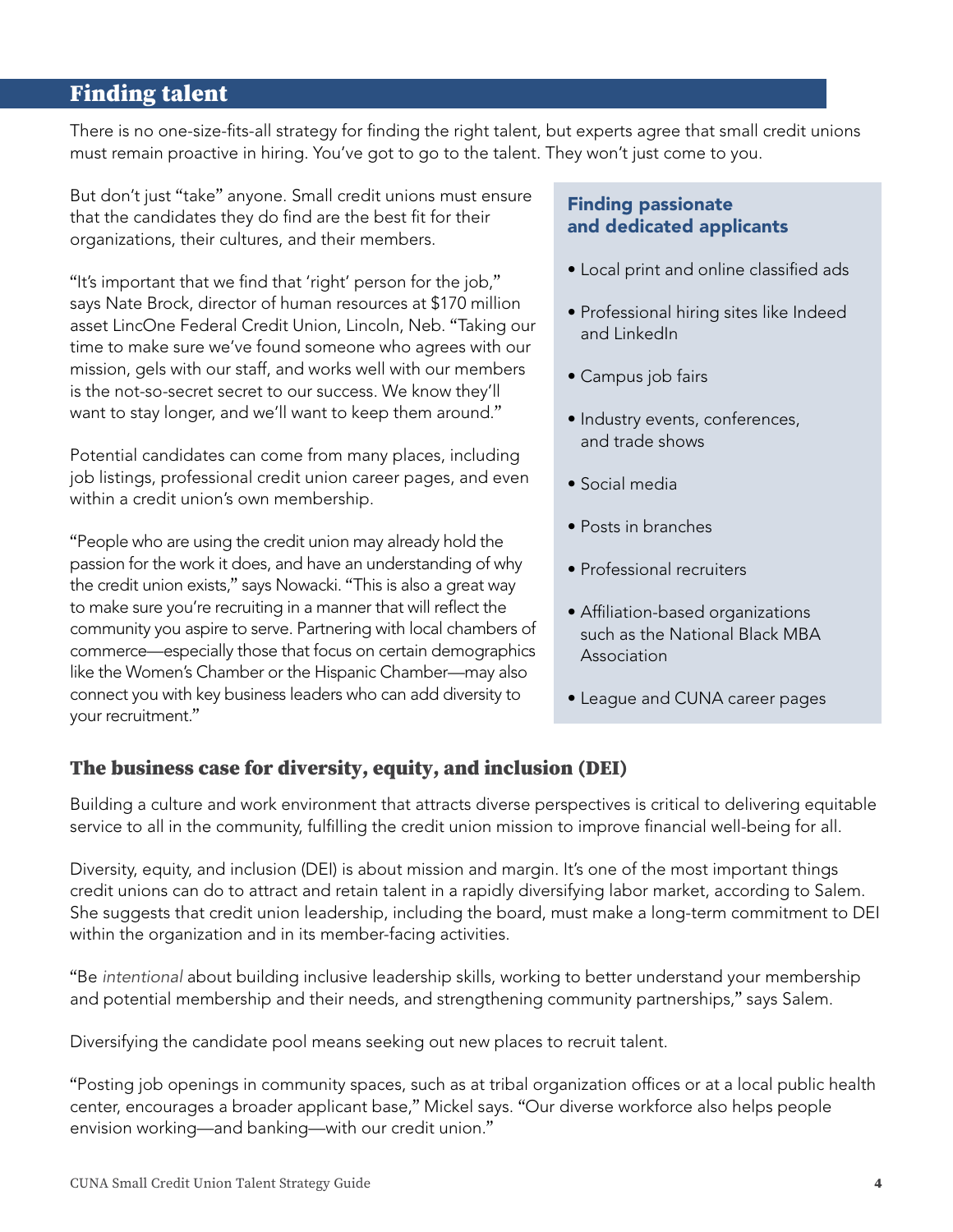<span id="page-6-0"></span>

#### Your credit union is unique

How can credit unions set themselves apart when posting and advertising jobs?

"Every job description needs the organization's employee value proposition, highlighting what's unique and exciting about the company," says Daniel Mormann, senior director, Titus Talent Strategies, Milwaukee, Wis. "The job description should also include what's unique to the specific role. This takes extra time, but it's necessary to stand out."

"Your employee value proposition must be specific to your organization," he adds. "The classic 'work hard, play hard' description doesn't cut it. Creating a marketing video interviewing your employees capturing *why* they chose your organization is another great option—video content is important."

Mickel says, "When working with a recruiter sharing our story, defining who we are and what we hope to achieve as a credit union often helps encourage applicants to discover more."

Keep it short and sweet, and highlight why someone should change jobs and move to your organization. If you sell something that isn't accurate, then you're setting yourself up for failure, says Brock.

"Ask tough questions before there's a need to recruit," he recommends. "Ask your current employees, 'What are we doing well that should continue, and what can we improve on to keep you here?'"

Credit unions should lead with the credit union difference, Salem advises. "That is, the cooperative principles, our mission of 'people helping people,' and our not-for-profit structure means that, unlike banks, credit unions put people over profits."

Credit unions can lead with the impact of the work that will be done, Nowacki says. "Our mission and purpose set credit unions apart from other financial institutions," she adds. "As people look for opportunities to live more authentically within their values, credit unions are in a great position to lead with their mission when posting and advertising jobs."

Nowacki agrees with Mormann that video job postings are a great opportunity to connect with candidates. "This way, hiring managers can speak—in their own words—about what they love about working at the credit union. Photos or other videos can be integrated to really show the culture or spirit of the credit union."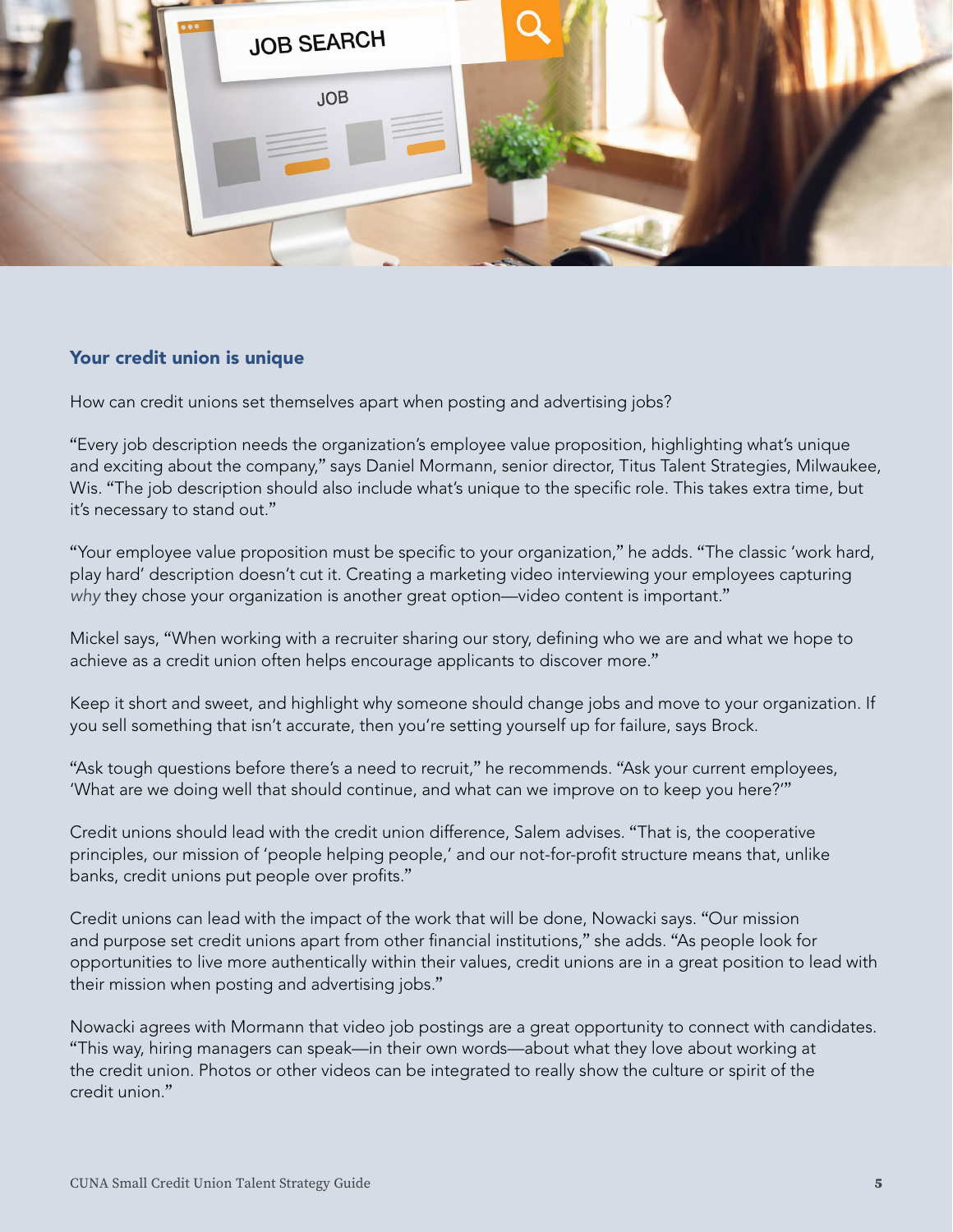<span id="page-7-0"></span>

#### Recognize leadership potential

There are many signs of leadership potential, no matter the role, says Inna Conner, senior manager, talent management and strategy, CUNA Mutual Group, Madison, Wis.

"Look at potential as one's capability and aspiration to grow and develop the qualities required to be successful in a significantly more challenging role," Conner says. "It typically presents itself in employees with high-learning agility and a growth mindset. This is combined with performance results, engagement, and calibrated for organizational direction and fit."

"As the war for talent becomes increasingly competitive, organizations will have to look for talent that may be *able* to do a job, rather than people who have *already done* the job they're looking to fill," adds Nowacki. "This may mean changing interview questions from strictly asking about what someone has previously done in a certain situation and instead asking questions that give insight into how a candidate thinks, communicates, or makes decisions." Key competencies to search for in leaders, in particular, include emotional intelligence, compassionate accountability or coaching, actionable communication, and change management.

## Take your time

A major factor in building the ideal credit union team is to ensure that the culture and the candidate mesh. Some leaders have found success using a performance-based interview process along with a cognitive and behavioral assessment.

"There's no more important decision than hiring right the first time," says Brock.

LincOne Federal has a hiring committee, comprised of its workforce, that rotates based on the position the credit union is recruiting for.

"This gets our staff involved and keeps perspectives fresh," he notes. "This three-person committee conducts interviews, analyzes the strengths and weaknesses of each candidate, and then independently ranks their selections. They're tasked with coming to an agreement on the best candidate."

Brock says this process minimizes bias and provides support to the new hire by having three vested advocates who selected the person.

"Never rush a hiring process, and don't stop advertising until you feel confident in the frequency of applications," says Brock. "Some organizations never stop this process. Consider keeping your job postings open at all times—especially if you're having recruitment issues. Accepting resumes year-round may provide a deeper talent pool to select from."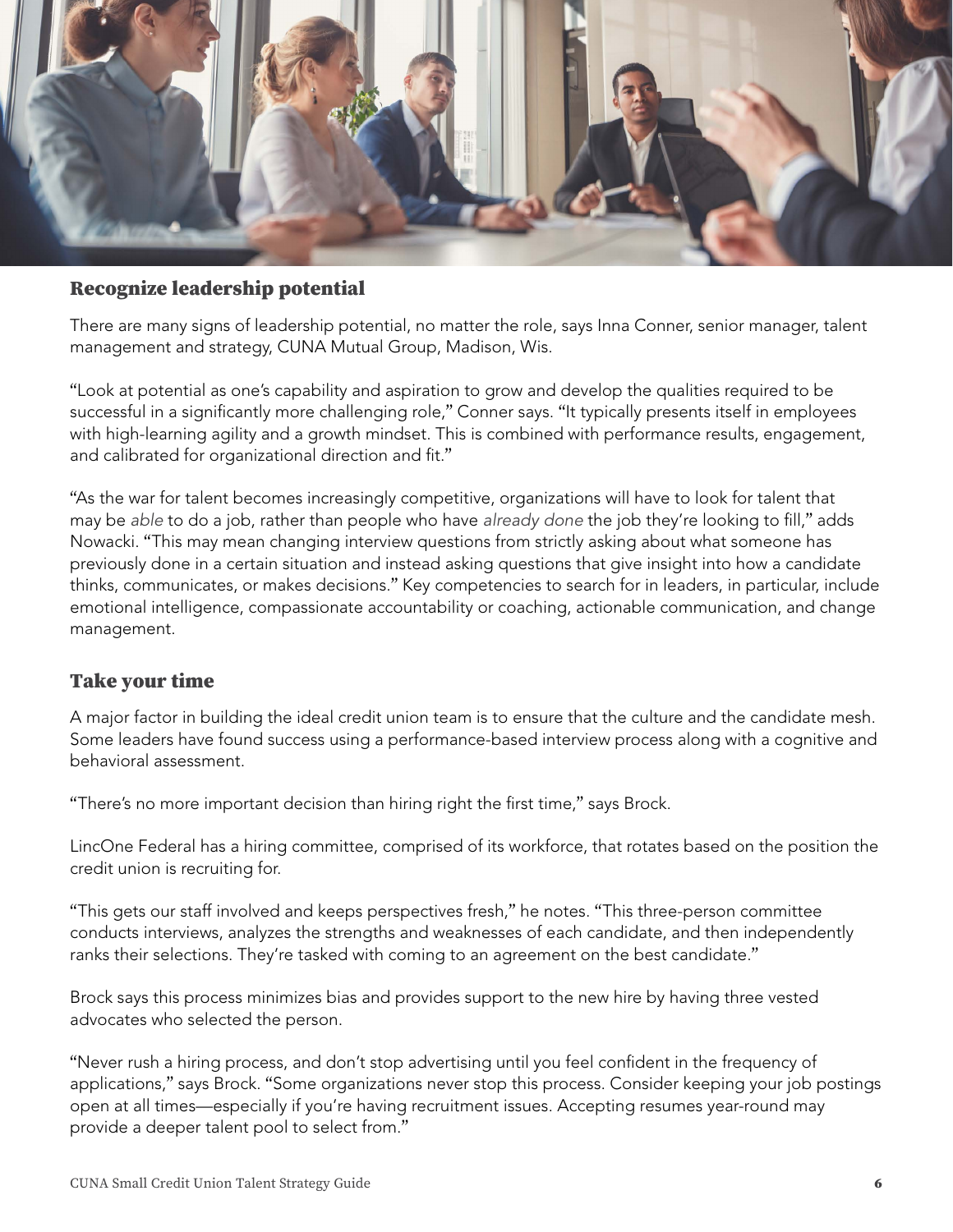# <span id="page-8-0"></span>Attracting talent

Successful small credit union leaders say it is crucial to highlight the impact your organization makes on its members and community in the hiring process. Make sure candidates understand that they can make a direct impact on the success of the organization. With fewer staff, there is more opportunity to grow, learn from organizational leadership, and ultimately be connected to the work and impact that the credit union creates.

These are unique attributes that other organizations can't offer. It's a way for your credit union to stand out when trying to attract talent to your shop.

"This needs to be communicated seven times, seven ways," Salem says. "Make sure the message comes across in the job description and recruiting materials, and that it's reiterated in the interview process."

Finally, an applicant should be able to look at the credit union's website and come away with an understanding that it is mission-driven and member-owned. "That's a significant competitive advantage within financial services and in the labor market that we should leverage," she stresses.

# The importance of flexibility

According to a 2021 survey from consulting firm Mercer, 56% of employees said they would consider switching employers if flexibility wasn't an option.

"It's important that businesses modernize employees' experiences once they join the organization. Similar to how businesses tailor services and products to consumer needs, there's great appetite to extend the approach into the employee space as well," says CUNA Mutual's Conner.

To stay relevant, she adds, employers will need to understand which employee experiences matter to their workforce, e.g., growth opportunities, flexibility, or benefits.



of employees will consider switching employers if flexibility is not an option

Employers looking to hire new staff, particularly younger staff, should expect to be asked if remote work can be part of the employee's work environment. Not all positions lend themselves to remote work, but if you can be creative in scheduling, such as a 4-day work week with longer days, and offer opportunities to work from home when possible, that will create a more attractive job opportunity.

## Overall compensation and benefits

Smaller credit unions may feel at a disadvantage related to compensation and benefits than larger employers, but pay still matters.

"The fight to \$15 has come and gone, with some in the financial services industry, like Bank of America, increasing pay to \$25 an hour as a minimum hiring rate by 2025," Brock says. "If we, as credit unions, are not proactive by staying ahead of the market and ahead of trend, we'll be left behind and lose the battle.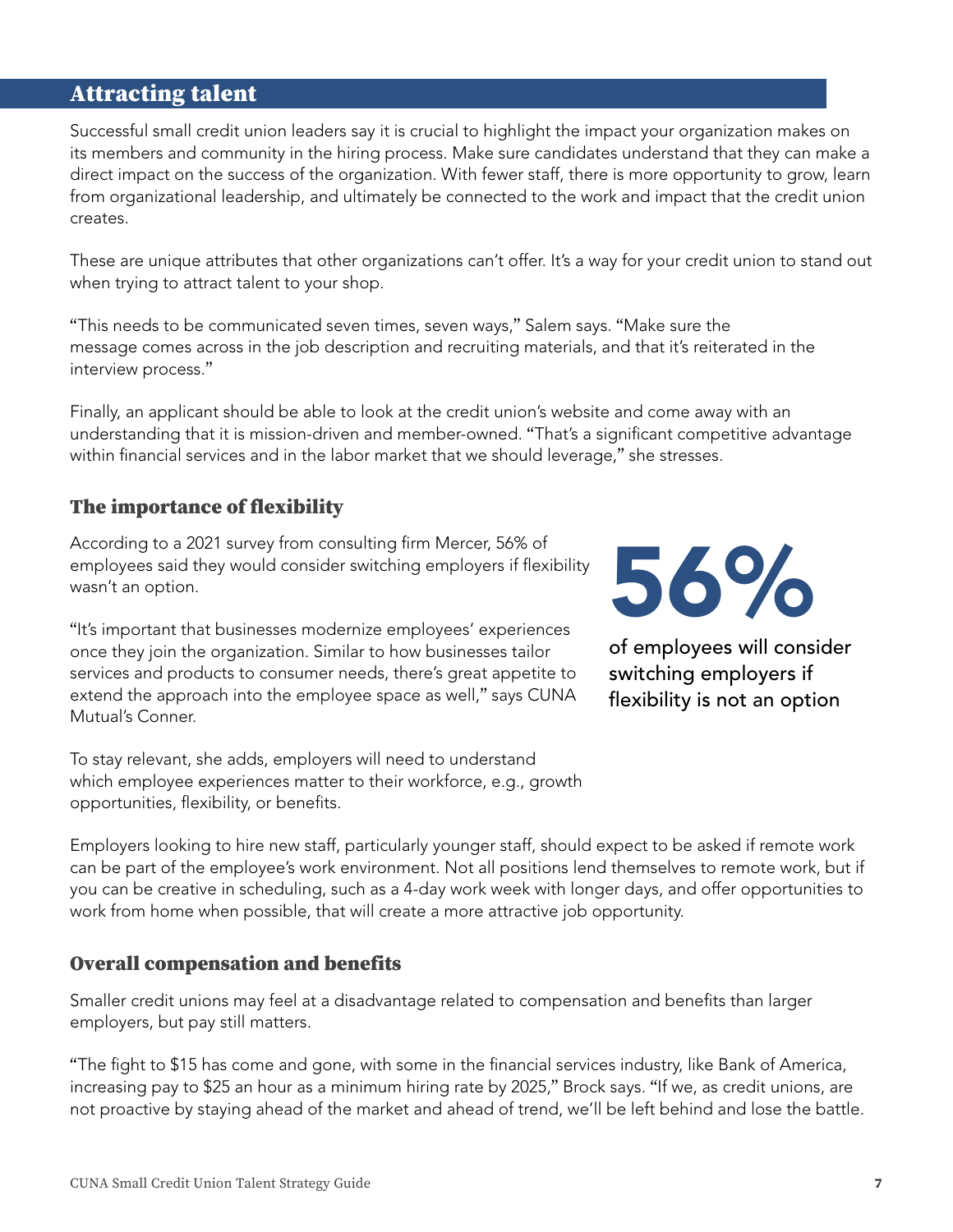"At the end of the day, employees want a fair wage and flexibility—meaning enough paid leave to be away when needed, and a lucrative benefits package that funds the majority of medical benefits and a healthy retirement plan."

These things are not cheap, he acknowledges. "But as the saying goes, you get what you pay for. If you can't afford to meet the needs that the market demands, there may be other areas of the business model that will need to be examined."

"Imagine being an employee reading in the paper that your local McDonald's is hiring at \$16 per hour and you are currently under that amount," Brock adds. "How would that make you feel? Do you think the employee may question how much your organization values you? Do you think it may lead to flight risk? Who, then, is at fault for poor retention? Are we taking full ownership in what we control as an organization? These are important questions to ask ourselves in the battle for talent."

While competitive compensation and the benefits package need to be part of the conversation, they are not the only reasons why people stay with your organization, says Mormann. Another company is always willing to offer your top performers more money. What are you doing to connect with your people on a deeper level?

# What are you doing to connect with your people on a deeper level?

"Right now, the bar is set very high," he says. "You have to identify the value your credit union provides to employees—beyond monetary factors."

Adds Nowacki, "If you only have three or six or 30 employees, you can build a deep connection with, and understanding of, each individual who works there. If one team member is eager for development and opportunities to grow their skillset, you can build a mentoring and development plan for that individual. If another employee is at a stage when work-life balance is most meaningful, work with that person to ensure their time away from the office is truly protected from interruption."

## Setting standards

Salem offers tips for setting compensation and benefits standards:

- Don't ask for salary history when setting salaries because this puts marginalized groups (women, people of color, and others) at a disadvantage
- Be as competitive as possible with compensation
- Be transparent in job descriptions about what salary/wage the credit union is offering
- Strive to offer a living wage, at a minimum
- Be as inclusive as possible with benefits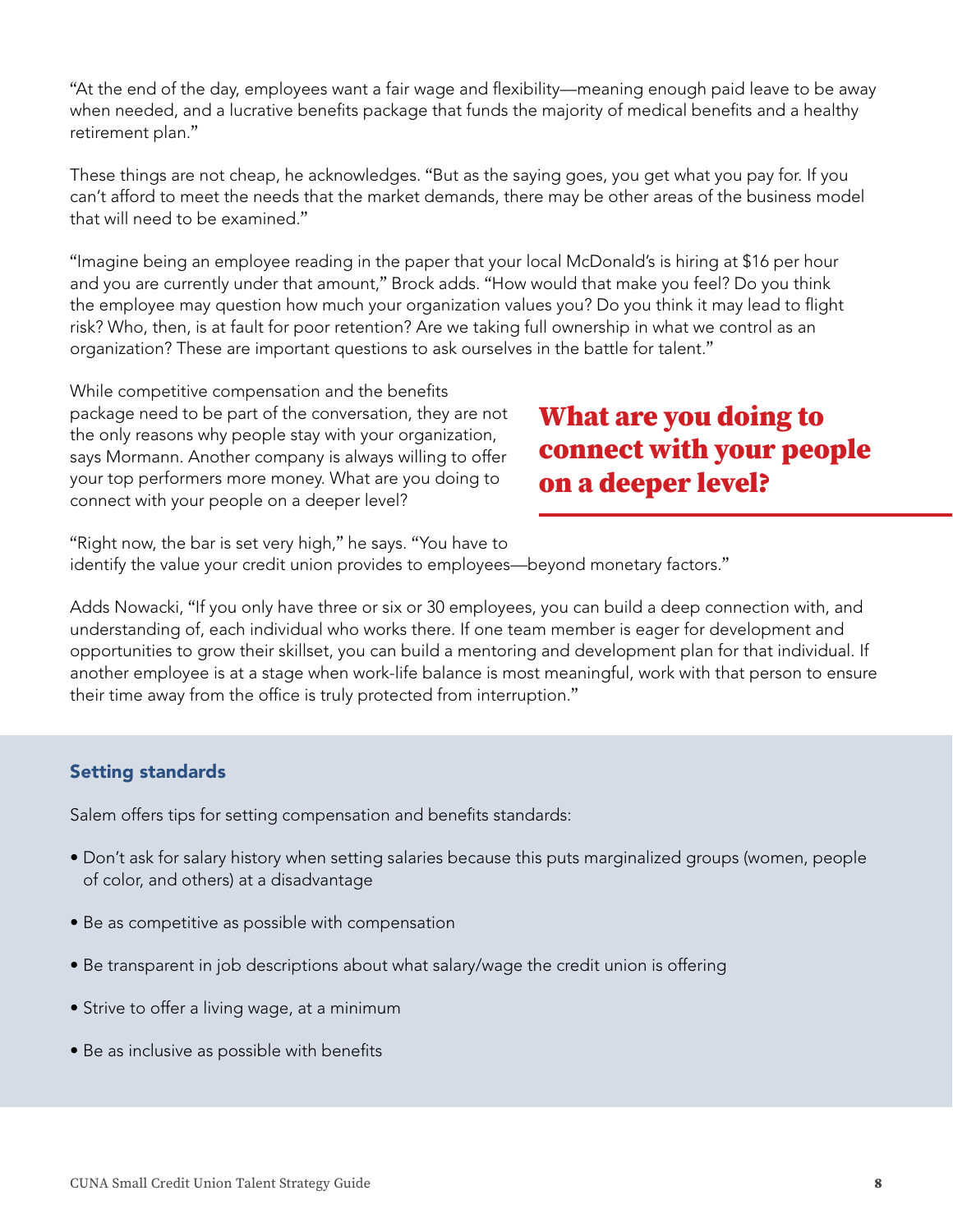

#### Creative add-ons

Creativity is key in competing for top talent. Signing bonuses, incentives, moving expense loans, and other addons are now almost as important as base compensation. Those creative and flexible add-ons can make the difference in attracting talent.

# Creativity is key in competing for top talent.

"I've never seen more flexible vacation policies and remote options available than what I'm seeing right now," says Mormann. "As long as you have clear guidelines for expectations and deliverables, there's no reason not to provide your team flexibility at their discretion. But you need to have the structure in place."

Mickel says Tongass Federal offers a moving expense loan since it can be expensive to relocate to an island in southeast Alaska.

"We offer a \$15,000, three-year loan," she says. "The credit union handles the monthly payment on the 0% loan for as long as the employee stays with the credit union. The payments are reported as the employee's income on their W-2. Upon payoff, that income becomes part of their regular compensation."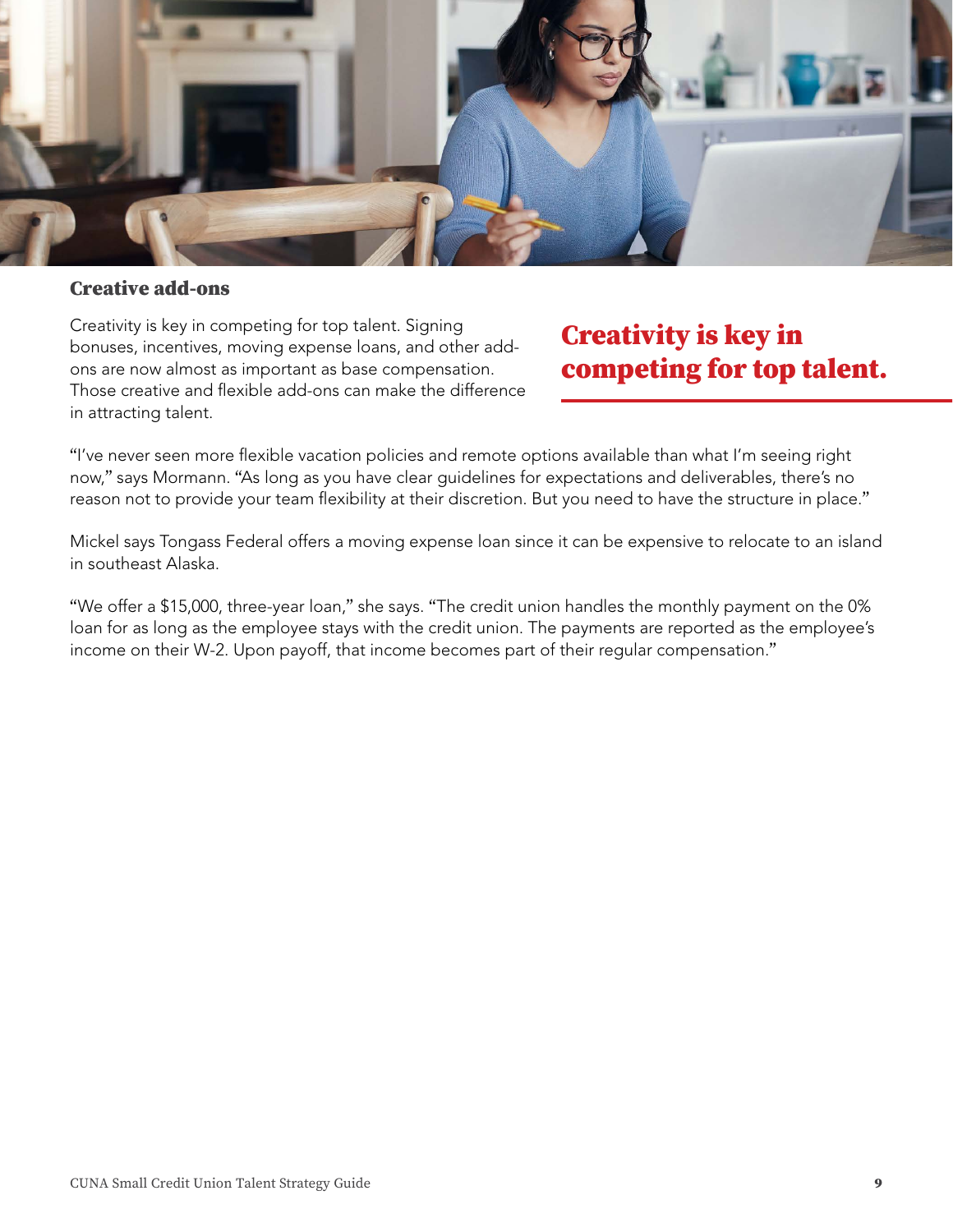# <span id="page-11-0"></span>Retaining talent

Retaining quality talent is equally as challenging and important as recruiting talent. It also depends on providing competitive salary and benefits packages, along with creative offerings and cost mitigation strategies, notes CBIZ Inc.'s "2021 Employee Benefits Benchmark Report."

Employers nationwide in all industries are responding to continually rising health care costs, stressing the importance for businesses of all types and sizes to identify their plans' strengths and weaknesses. Additional factors for retaining talent include enhanced employee communication, focusing on mental health and well-being, and providing holistic offerings.

Companies using a more holistic approach are focusing on metrics like employee satisfaction and retention, rather than being satisfied with only offering a traditional one-size-fits-all health plan. Employees are likely to expect a robust offering of well-being resources, which means it's important for employers to consider evaluating their current offerings to stay on trend.

A holistic approach to wellbeing helps address all aspects of the body and mind, as opposed to just the former.

A holistic approach to well-being helps address all aspects of the body and mind, as opposed to just the former. These plans include access to mental health professionals and assistance dealing with stress, depression, and other concerns.

#### Five reasons your talent is walking out the door

The first step in retaining talent, notes Meridith Elliott Powell in CUInsight, is understanding why employees are leaving. The reasons may include:

- Failing leadership. Employees today want leaders to give them a voice, actively show empathy, stand by their commitments, and hold the team accountable. In other words, they want leaders who actually lead.
- Lack of understanding. Staff are looking for work environments that understand their challenges and for leaders who are open to listening and can help them find ways to successfully balance their work-life commitments.
- No investment. Employees welcome opportunities for professional development. This can include conferences or even free opportunities that will allow employees to enhance their skills.
- Weak accountability. Employees expect employers to strike the balance of rewarding and recognizing team members who are contributing and confronting those who are not. This is a key retention tool for top talent. Lack of accountability, and not handling discipline issues head on, will drive people to leave.
- **Grass is greener.** Ultimately, employees leave because they believe they can find something better. This is an employee's market, and when staff feel they aren't in the best work situation available, they'll start looking for another position.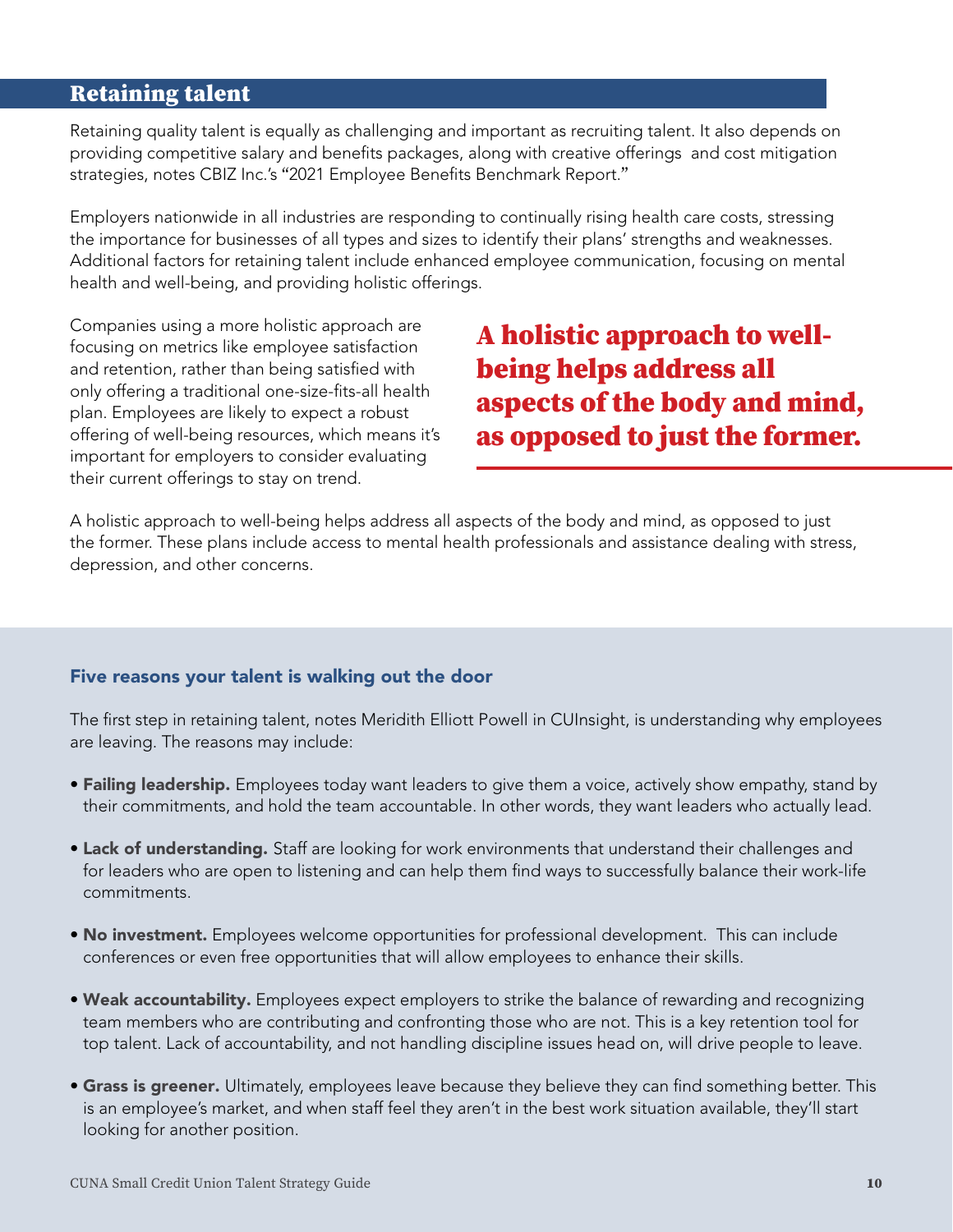<span id="page-12-0"></span>

#### The importance of work culture

Another important element of retaining quality talent is the overall work culture of an organization.

"Work culture, and specifically an inclusive workplace culture, is central to retaining talent. A credit union (or any organization for that matter) may have great success in attracting talent, including diverse talent, but if staff doesn't feel like they're valued, respected, and that they belong, the organization will have trouble retaining its talent," says Salem.

Employees who feel excluded, she notes, have a 50% higher turnover rate than employees who feel they belong, according to coaching and mental fitness organization BetterUp.

"The notion of work culture, the notion of belonging, has become so important. To the employees, being included, coming in to do the work that matters—all comes together to create a work culture that helps to retain employees," Conner says.

More and more, employers are learning that employees are really leaning toward organizations that align with their personal values. When the values don't align, it's becoming harder for employees to choose those companies. "It's no longer just a job. It makes a big difference in the future," adds Conner.

#### Gauging the strength of your mission and values-driven culture

Mormann provides a number of questions to ask yourself and your leadership team regarding whether your credit union is living its true mission and values. If your credit union and its employees are living these values every day, your culture is likely strong. If not, there might be work to do.

- Do you reference your company values and mission before making critical decisions?
- Does your organization have a set of core values?
- How do your actions inspire the behavior of others to live out your core values?
- Does your recruiting process reflect your culture (i.e., are you recruiting for talent with values and passions that align with the credit union's work)?
- How much time do you spend thinking about the health of the credit union's culture and what process or routine can you establish to regularly assess and strengthen it?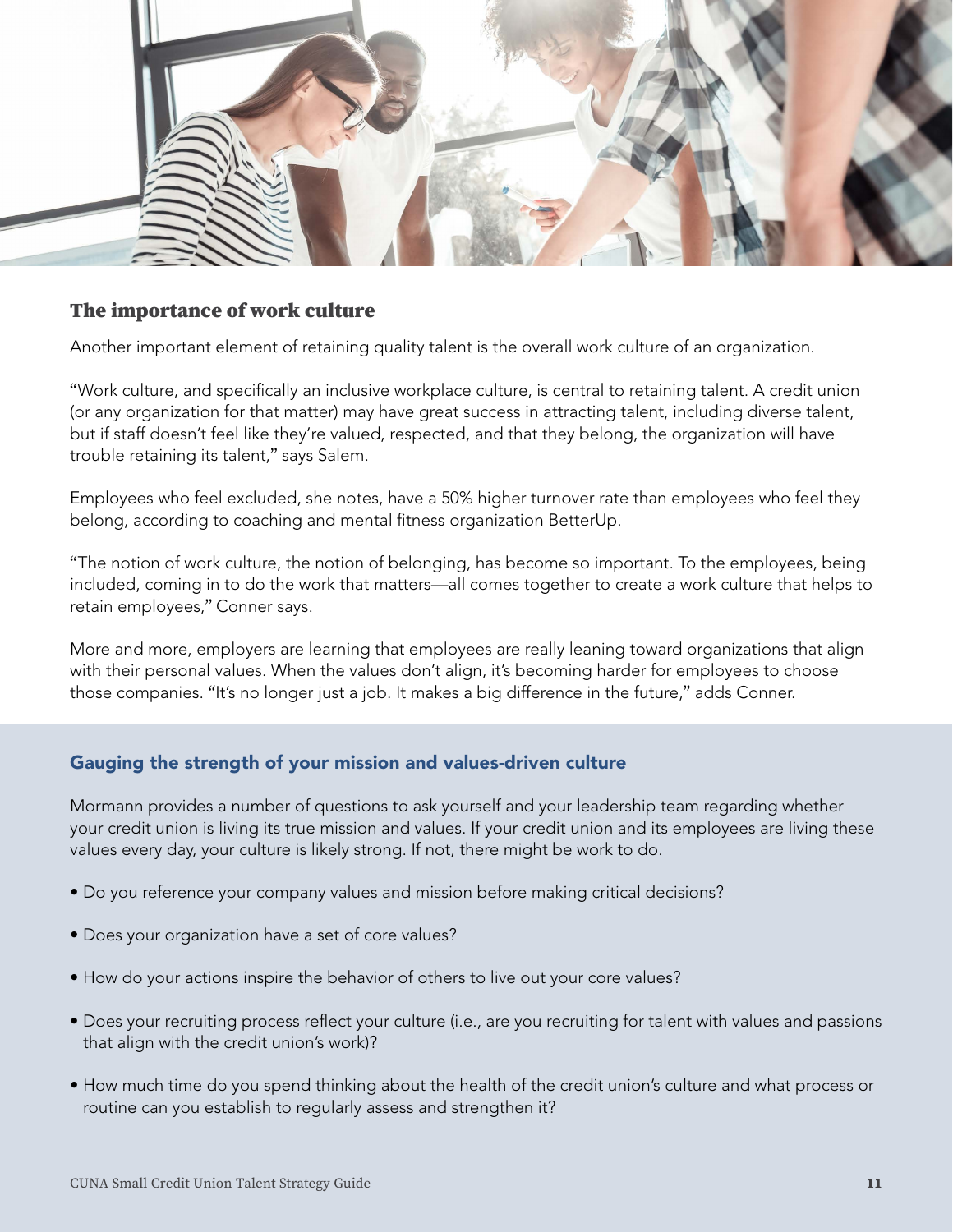# <span id="page-13-0"></span>Embracing DEI as part of your culture

To ensure that employees continue to feel welcome and included, the credit union must prioritize DEI, and as part of that, intentionally cultivate an inclusive workplace.

"It's still something we're all working on," Conner admits. "DEI feels different for all of us, depending on our personal experiences and where we come from. It's important to have a very deep self-awareness. It's important to understand your own self and then try to understand the awareness of others."

Cultures, stages of life, and other aspects of our experiences are unique.

"It really is a two-way street. It's important to allow employees to voice their thoughts on DEI and to provide a forum for open conversations. Encourage listening, and the freedom to express what's on their minds," says Conner.

Arguments and conflict come from disagreements and different perspectives—not necessarily a bad thing and, in fact, usually a great thing, according to Brock.

"If all you have are 'yes' people, then you'll have to bring in the ones who ask 'why' or share different thoughts," he says. "Everyone sees, thinks, and believes differently, and it's empowering to all to bring this discussion daily, as the most unique teams are typically the best-performing teams."

# Cultures, stages of life, and other aspects of our experiences are unique.

"In smaller organizations, individuals have a great opportunity to be seen and to make a significant contribution," says Nowacki. "Creating channels for employees to share their ideas and to be developed into taking on additional responsibilities can really help people feel they're part of an organization where they can bring their best selves."

## The onboarding process

The next piece of retention centers on the onboarding process and ensuring employees are set up for success and supported through regular check-ins. Credit unions need to invest in a new employee onboarding experience to help set the stage for inclusion beginning on the employee's first day, according to Salem. This creates a welcoming environment and makes the organization's commitment to—and expectations around—inclusion clear.

Mormann recommends several actions to make the onboarding process more effective and successful:

- Implement a 90-day mentorship program for every new employee
- Align each new hire with a team member who serves as a pillar to others around them
- **Set up** weekly check-ins, ensuring each new employee always has dedicated time
- Make sure the mentor is not the employee's direct manager, which helps the new hire become more comfortable during the acclimation process

"Companies need to be strong to retain employees and to continue to attract talent," says Conner.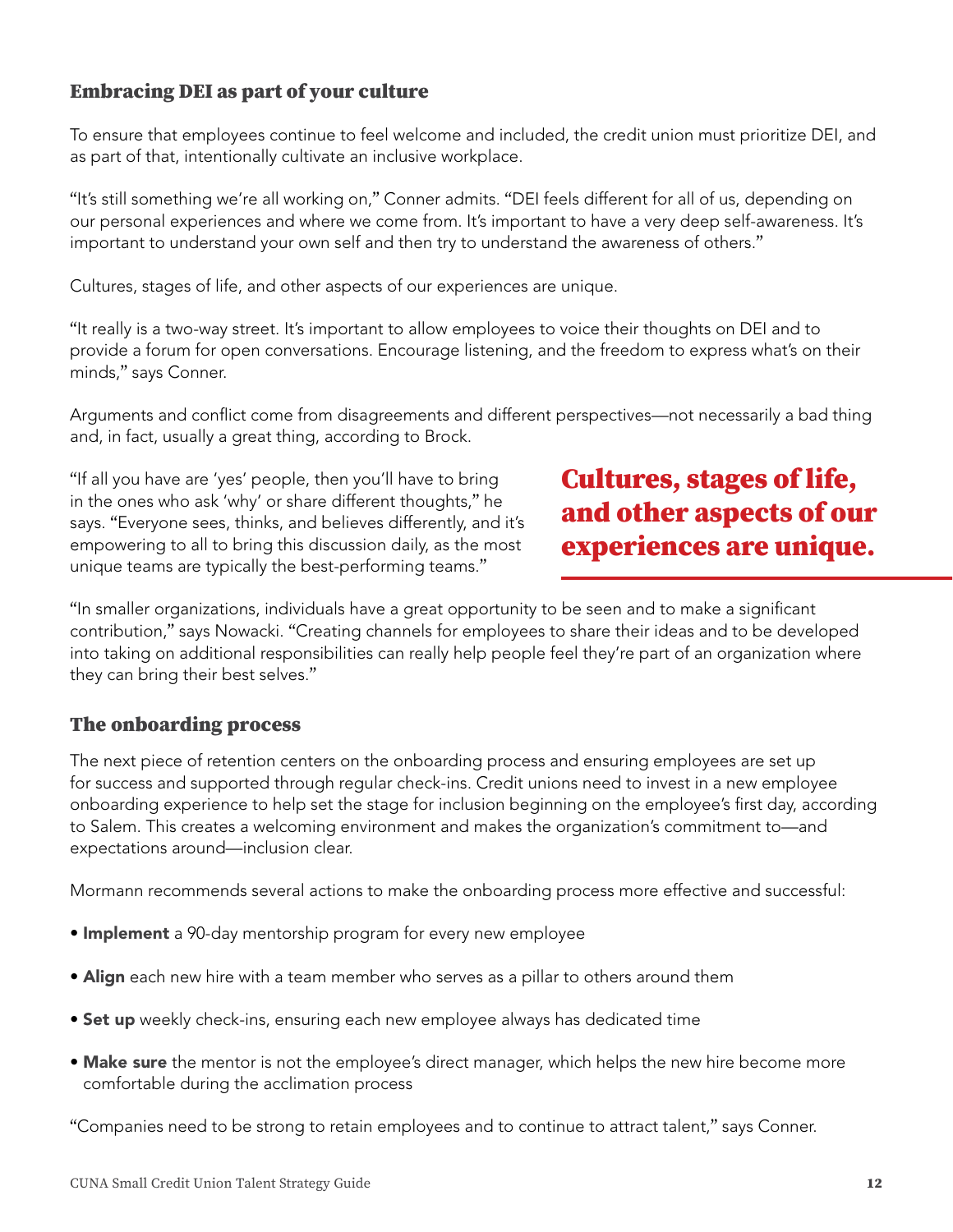<span id="page-14-0"></span>"Candidates become employees. It's really a life cycle, and one of the streets is the onboarding process. If the experience during that journey is not positive, it sets the tone for the rest of the journey."

#### Credit union movement exposure and awareness

Another important aspect of onboarding staff is providing exposure and awareness of the credit union movement, the financial industry, and system resources.

Brock says LincOne Federal offers baseline courses for new hires on the history of the credit union and the credit union industry. "That helps people buy into our purpose and encourages values alignment," he says.

Even before onboarding, the recruitment process can bring up the credit union difference. "Sales and growth are not our core purpose. Making a difference in our backyard is closer to our purpose. Hopefully, you're hiring the right person from a values perspective, and then the person fits in," Brock adds.

# Making a difference in our backyard is closer to our purpose

"This is such an important piece of talent development," agrees Deborah Fears, president/CEO at \$27 million asset Chicago Post Office Employees Credit Union. "It's simple—potential leaders need industry exposure. Understanding current trends and challenges and learning what resources are available are critical to a successful career in the industry.

"I remember my first time attending CUNA's Governmental Affairs Conference (GAC) in Washington, D.C.," she recounts. "What a mind-blowing experience—hearing from industry leaders, participating in insightful breakout sessions, and networking with thousands of credit union professionals. I brought back a sense of renewed energy and passion for my credit union and the impact that we have on the community."

Fears offers a few examples of how to encourage employees to connect with the industry:

- **Trade association events.** Credit union leagues offer tremendous opportunities where employees can gain industry exposure. National and local conferences, peer networking sessions, and local chapter and town hall meetings are great ways to learn about resources available to meet current credit union challenges.
- Mentoring programs. Pairing employees with experienced credit union individuals, both internal and external, can develop growth and leadership qualities in potential leaders. Internally, this also could be a means of succession planning.
- **External networking groups.** Encourage employees to join in-person and online communities to stay connected.

Nowacki recommends CUNA and the credit union leagues' programs for orienting new employees to the credit union space. "Also, the National Credit Union Foundation's (NCUF) Credit Union Development Educator (CUDE) program is an excellent way to help people understand the 'why' of credit unions. Young professional engagement is another way to immerse emerging leaders deeply into credit unions and provide understanding of how the system works together."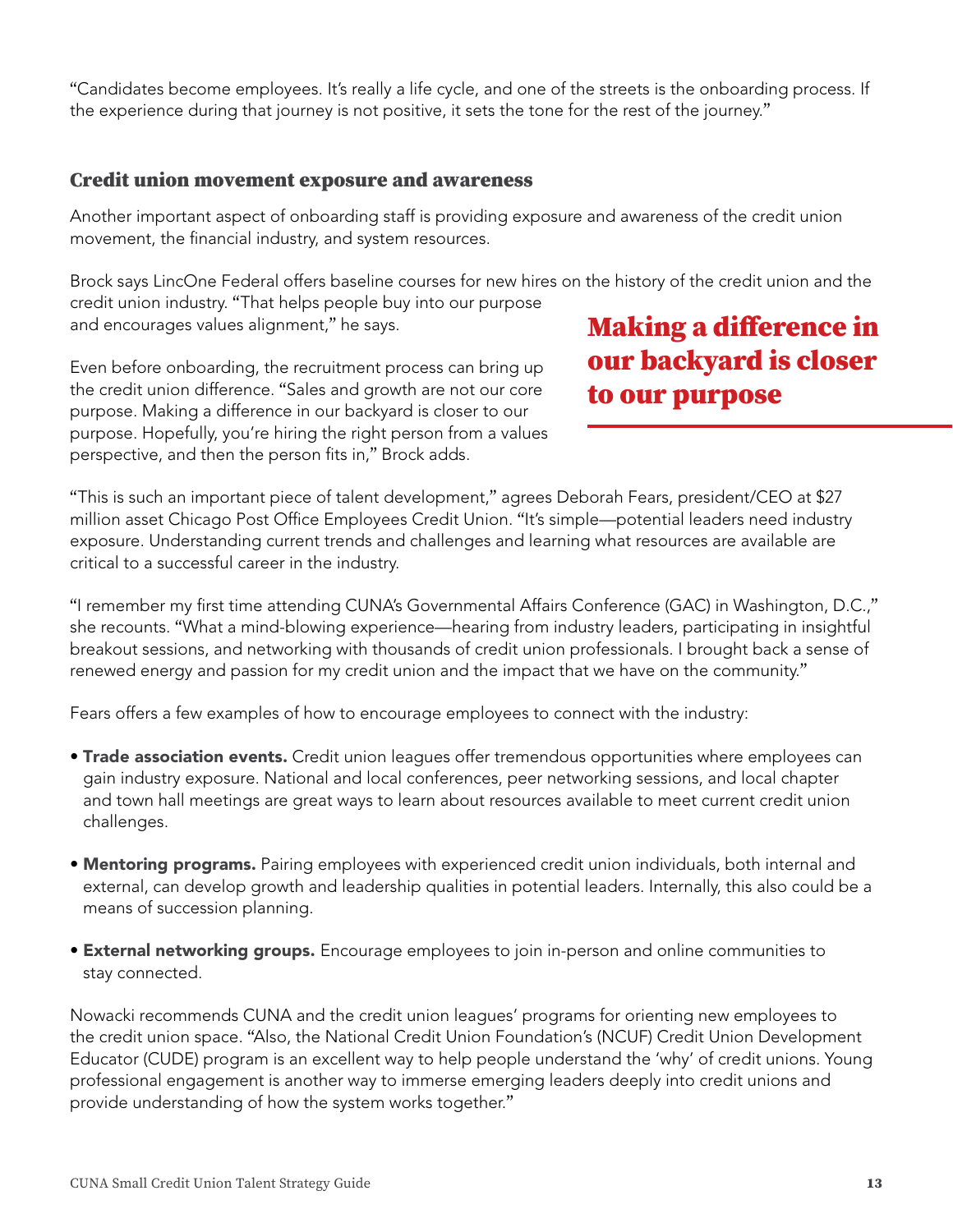<span id="page-15-0"></span>

"Credit unions should make a habit of giving all new employees a list of industry trade publications to sign up for," adds Nowacki.

## The CEO's role

While everyone in the credit union must be aware of the organizational mission and feel connected, it's especially important for the CEO and other levels of leadership to ensure employees feel valued in all types of work. This is another key to retaining quality staff.

"How accessible is your leadership team? How often does the intern speak with the CEO?" Mormann asks. "How do your actions inspire others to live out the company's mission and values? Consistent communication and accessibility are important. Create opportunities for healthy dialogue with all team members and encourage the opportunity for connection."

Says Nowacki: "When leadership is working to engage every level of staff and every employee, and demonstrating an understanding of the value each employee contributes to the organization, it increases feelings of engagement and fulfillment, resulting in better retention and better performance."

"Given how important inclusion and belonging are to employee engagement, retention, performance, collaboration, and more, it's vital that the CEO and other leaders articulate an authentic commitment to DEI and make it a personal priority," Nowacki says. "They need to model inclusive behavior, challenge the status quo, hold others accountable, actively seek diverse perspectives, and listen, learn, and lean into the work."

## Benefits still matter

Offering competitive employee benefits is also important in retaining talent. Conner says this is another area where it's important to recognize individual uniqueness and individual goals.

"Different benefits matter more to different people. Employee stages and life cycles vary. Flexibility for individuals, as well as for the overall program, is where we're headed. This ties in with the 'how' of benefits and compensation programs," she adds.

"The No. 1 expense to our credit union is our employees. We call it our 'investment.' Compensation, health insurance, life insurance, supplemental products, paid leave package…it's important to calculate a total rewards cost to share with all employees so they see the total investment (including salary, benefits, and perks) that the credit union is making," says Brock.

When staff know the big picture, he adds, it makes comparison easier. Share models of how you determine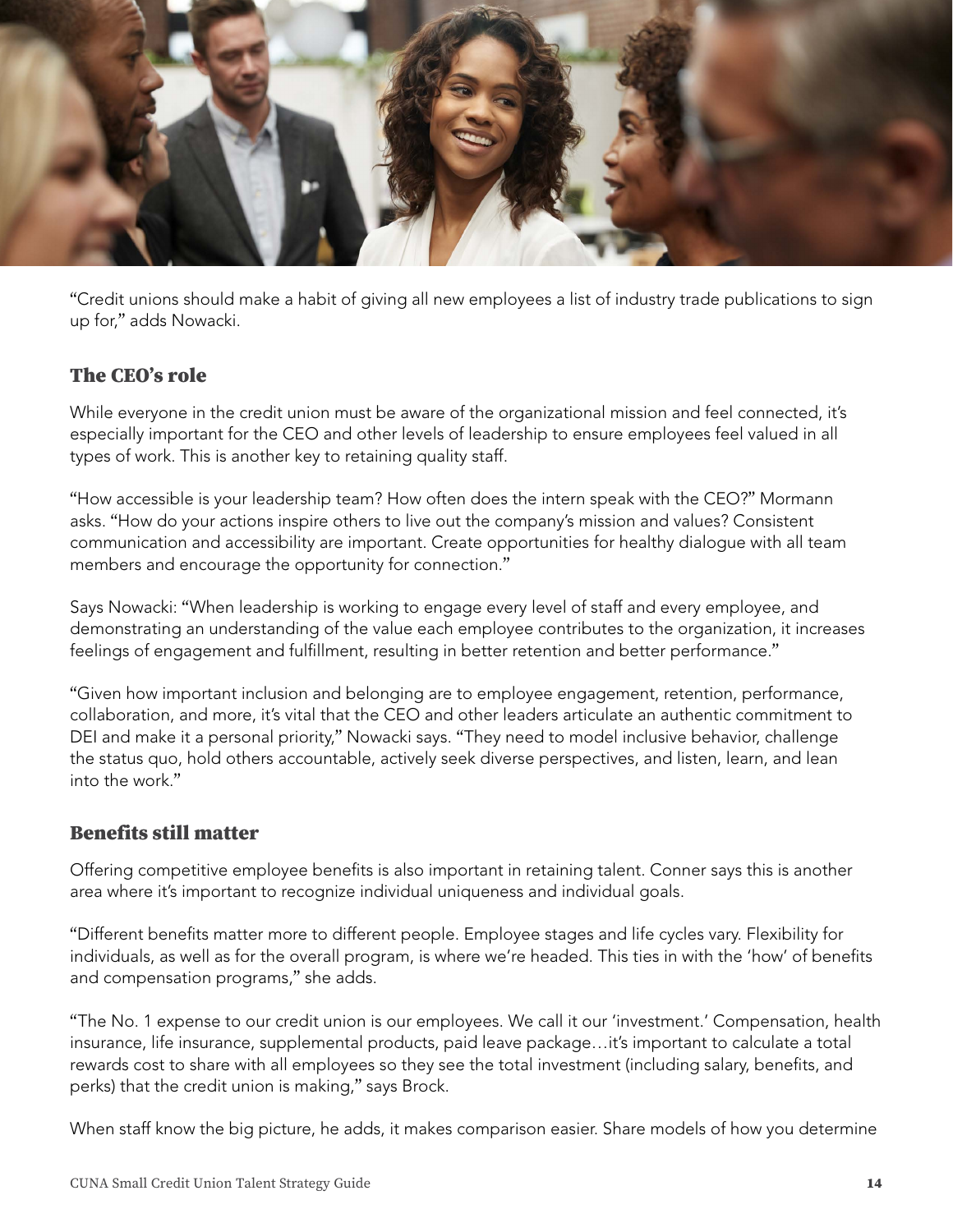<span id="page-16-0"></span>those amounts—total rewards statements and total compensation statements—of what they get paid and why they get paid what they do.

"Employees will compare, whether they research on their own online or base it on assumptions," he notes. "In the past, HR didn't share compensation information, but in today's market it's vital that we control the conversation and are more transparent on our compensation decisions. If we're providing a lucrative total rewards package, then we shouldn't be shy to brag about it and show where employees can grow within the existing pay line."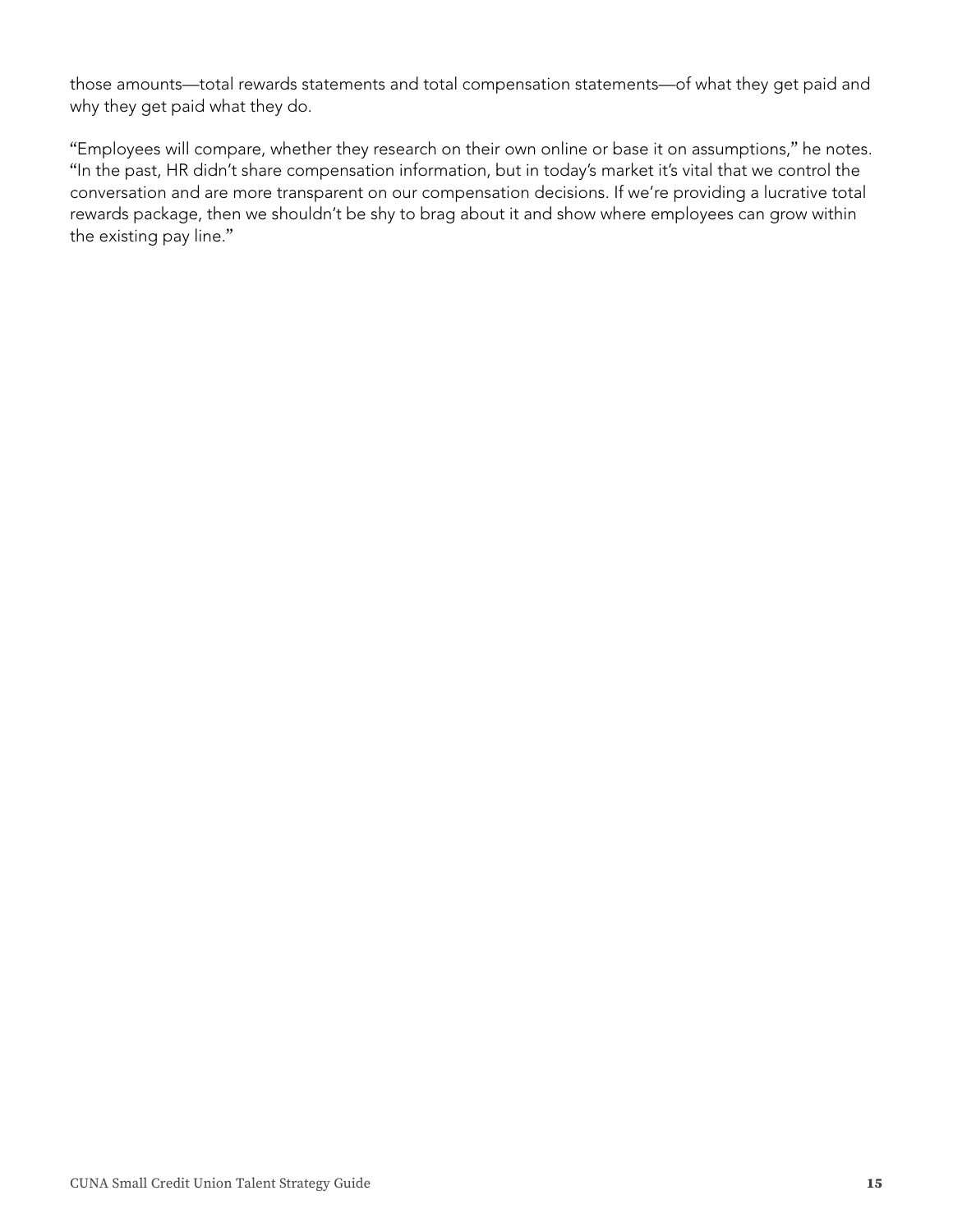# <span id="page-17-0"></span>Conclusion: Just ask 'why?'

In the end, the future of your credit union's talent pool comes down to asking "why," says Mormann.

"In general, when recruiting talent for a credit union, I can't overstate the importance of conducting a 'why' audit," he explains, "so each individual can convey their own 'why' they want to be with the credit union. Each department will be different, and each individual employee will have a different 'why.'"

"That piece is so critical to understand," Mormann adds. "Capture your team's 'whys' and lean in. There will always be organizations willing to offer more money. If a small credit union can't compete on compensation, then how it connects team members' individual drivers to the organizational mission is critical."

Conner says, "If I were to summarize the future of attracting and retaining talent, it would come down to the employee experience, what matters to the workforce of the future, and what the organization is offering now and whether it aligns."

"It's a battle," says Brock. "The battle for talent is real. Pay rates are going up. If you want talented people, you're going to have to pay for them.

"Some credit unions say they can't afford to pay the going rate, but then maybe they can't compete in the current market," he adds. "If you're not investing in your talent, you're not investing in your credit union."

While smaller credit unions may not have large budgets, they must find ways to innovate, evolve, and compete, Brock notes. "Automate, clean up processes, simplify, do your best to throw out the 'old school' way of thinking. Don't become fixated on 'how things used to be.' The world is rapidly changing, and we must evolve with it, or risk being left behind."

"Attracting and retaining talent could be as simple as asking what people want and following the platinum rule of treating others as they want to be treated," he says. "Frankly, ask people what they want, and if it's a reasonable request, accommodate it. Then move on to the next battle."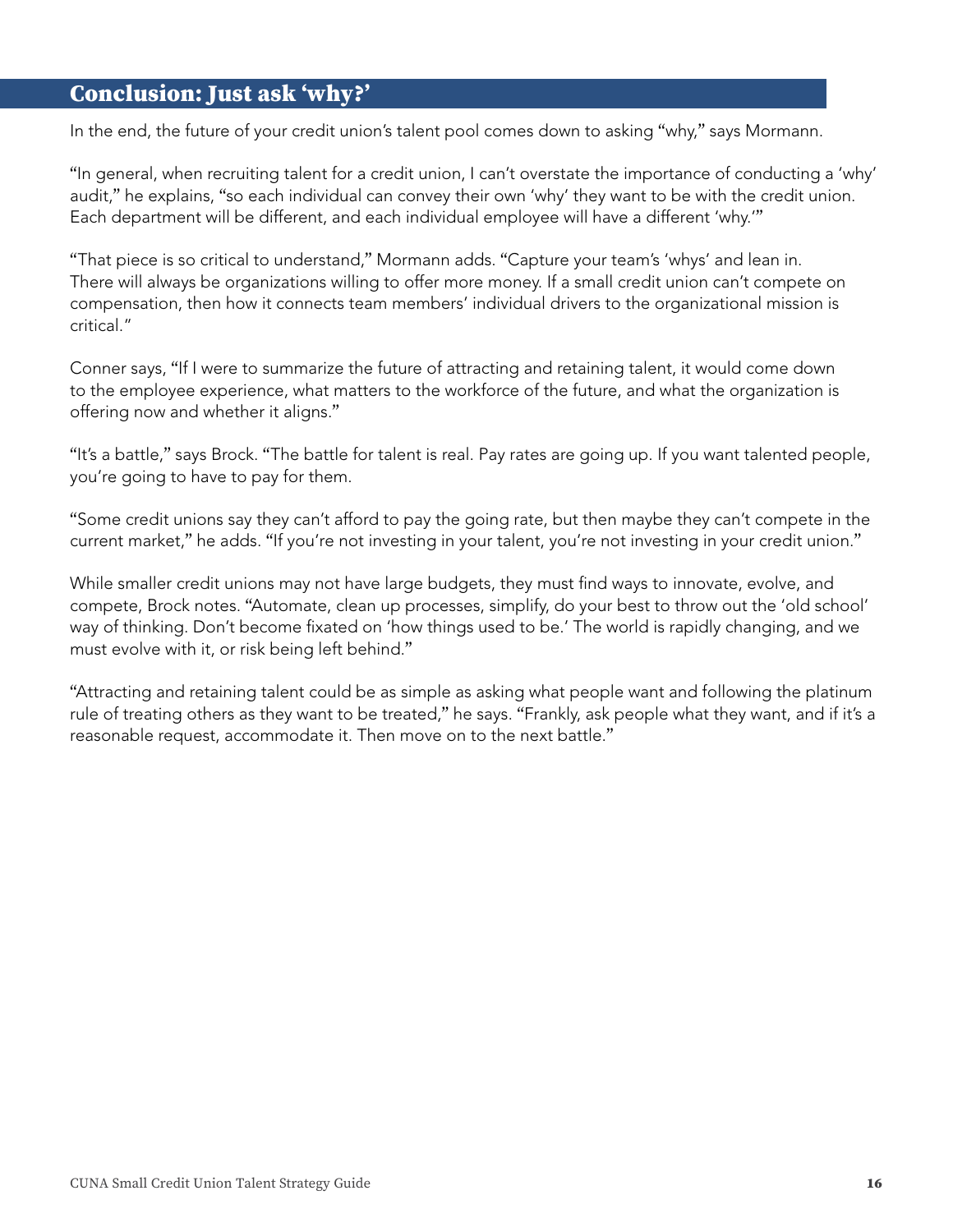# <span id="page-18-0"></span>What you learned, where to start

With the amount of ground covered in this guide, we wanted to start you on your journey to strengthening your talent pipeline by recapping what you learned.

You may aim to check off each of these steps, the ones that make the most sense for your organization, or the ones you have time for. But rest assured, by taking advantage of the expertise found in this guide, your credit union will be more prepared to staff up for success.

- $\square$  Your competitive advantage [\(Page 3\)](#page-4-0)
- $\square$  Your challenges with talent at a smaller credit union [\(Page 3\)](#page-4-0)
- $\square$  How to find talen[t \(Page 4\)](#page-5-0)
- $\Box$  Hiring with a focus on DEI [\(Page 4\)](#page-5-0)
- $\square$  How to set your organization apart [\(Page 5\)](#page-6-0)
- $\square$  The importance of identifying leadership potential [\(Page 6\)](#page-7-0)
- $\square$  Taking your time [\(Page 6\)](#page-7-0)
- $\square$  If you can offer flexible work environments, do it! [\(Page 7\)](#page-8-0)
- $\square$  Consider holistic health plans [\(Page 10\)](#page-11-0)
- $\square$  Why people leave [\(Page 11\)](#page-12-0)
- $\square$  Importance of culture [\(Page 12\)](#page-13-0)
- $\Box$  DEI in culture [\(Page 12\)](#page-13-0)
- □ Onboarding [\(Page 12\)](#page-13-0)
- $\square$  Exposure to the industry [\(Page 13\)](#page-14-0)
- □ The CEO's role [\(Page 14\)](#page-15-0)
- $\square$  Benefits matter ([Page 14\)](#page-15-0)
- □ Just ask "why?" [\(Page 16\)](#page-17-0)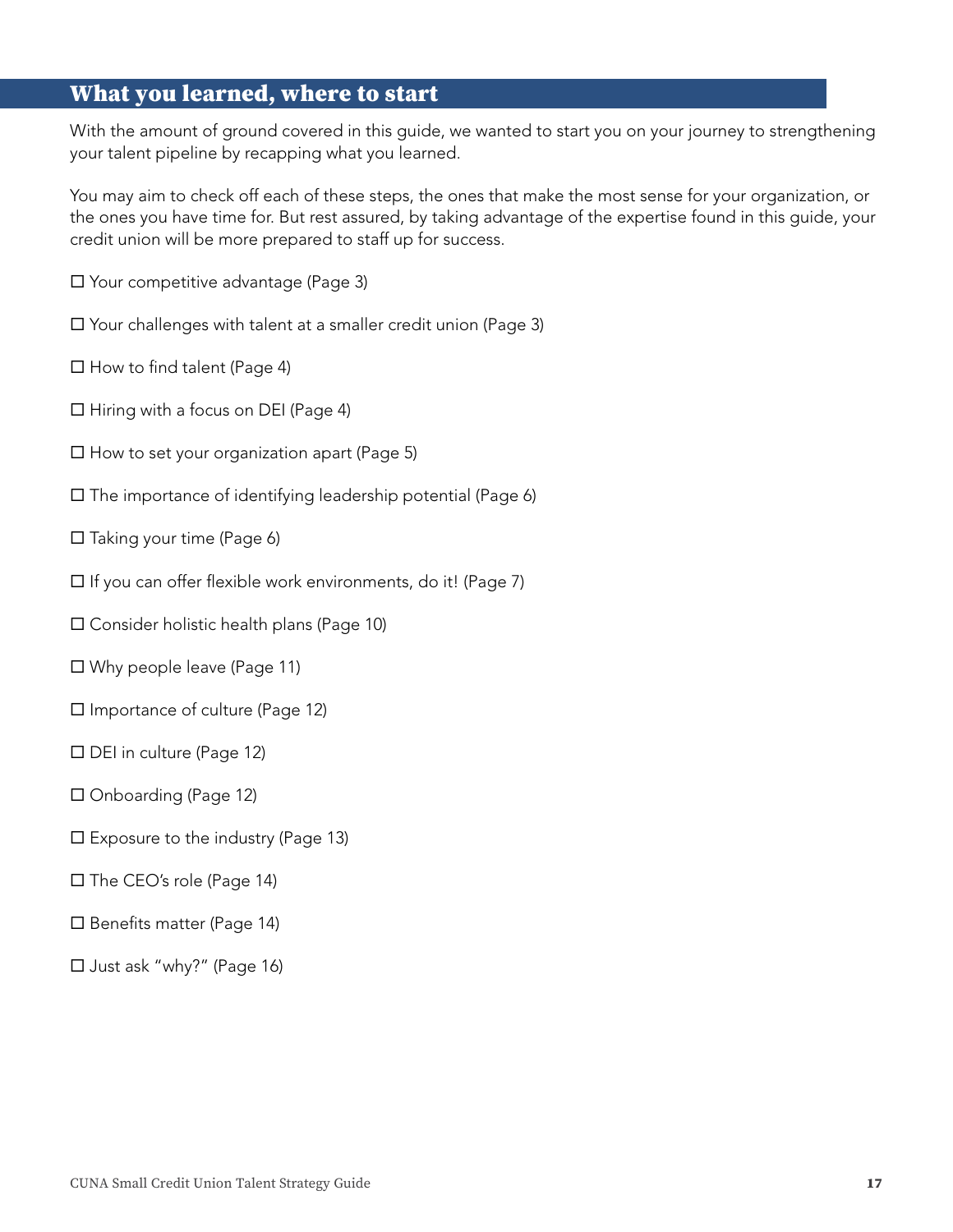# Acknowledgments

CUNA and the author appreciate the contributions of the credit union and industry experts who shared information for this white paper. Among that group, special thanks to:

Nate Brock, director, human resources LincOne Federal Credit Union, Lincoln, Neb.

Inna Conner, senior manager, talent management and strategy CUNA Mutual Group, Madison, Wis.

Deborah Fears, president/CEO Chicago Post Office Employees Credit Union, Chicago

Helen Mickel, president/CEO Tongass Federal Credit Union, Ketchikan, Alaska

Daniel Mormann, senior director Titus Talent Strategies, Milwaukee, Wis.

Jill Nowacki, president/CEO Humanidei + O'Rourke, Ontario, Calif.

Samira Salem, vice president, diversity, equity, and inclusion CUNA, Madison, Wis.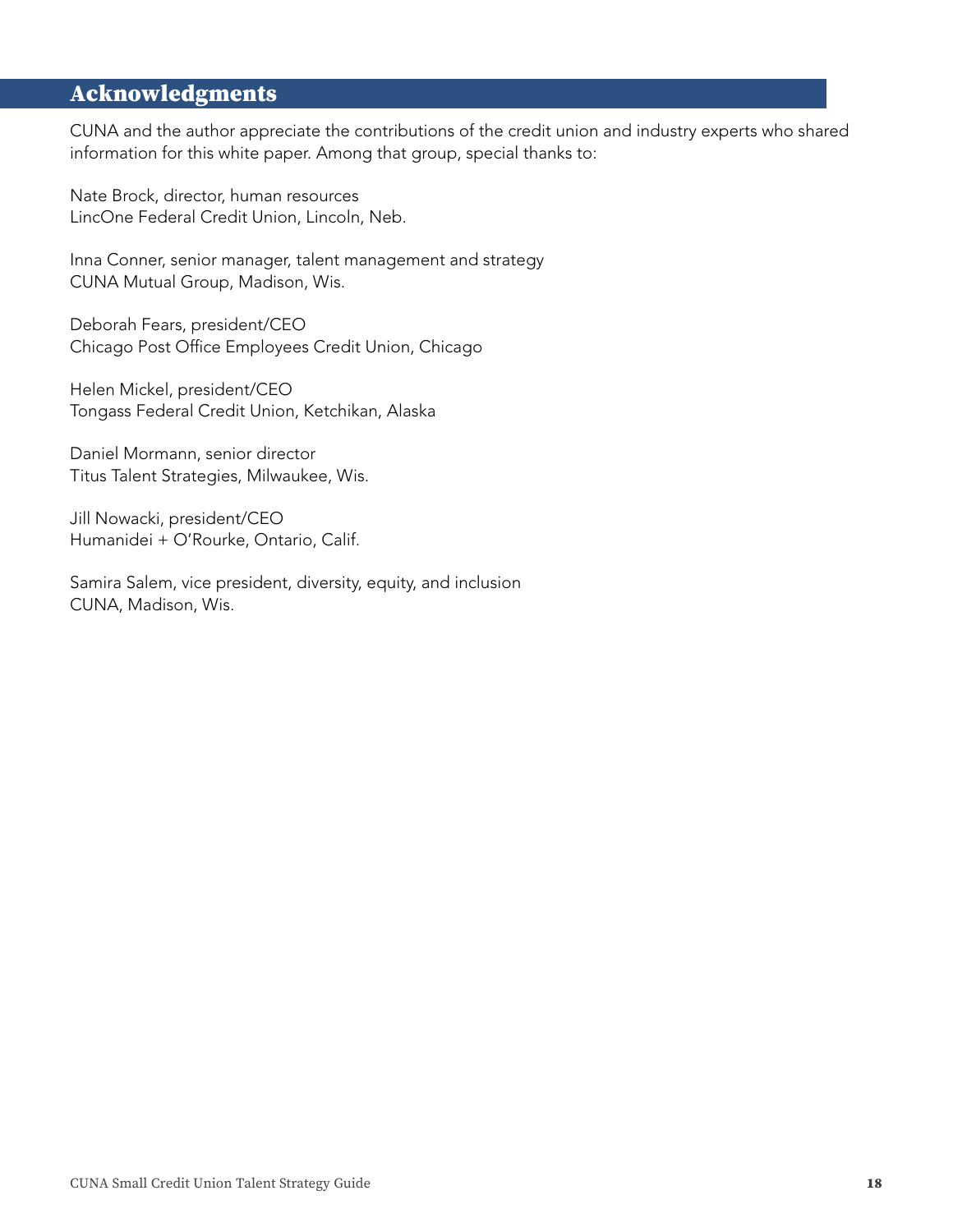#### References and resources

"17 Strategies to Boost Attraction, Retention, and Motivation During COVID-19," The QTI Group, 2020.

"2021 Employee Benefits Benchmark Report," CBIZ Inc., 2021.

"Attracting and Retaining Talent: Why New Talent Matters and How to Get the Best and Brightest on Your Team," MYOB, 2021.

"The Future of Talent Acquisition 2020," [HR.com](http://HR.com) and JazzHR, 2020.

"Post-Pandemic Recruiting: A Guide for Recruiters, Hiring Managers, and Candidates," Recruiting Daily and Oracle, 2021.

"The State of Small Credit Unions Today," CUNA Small Credit Union Committee, May 2021.

"Upskilling: Building Confidence in an Uncertain World," PwC, 2020.

Bankston, Karen. "Starting Strong: Onboarding and New Hire Strategies," CUNA HR & Organizational Development Council, October 2018.

Cho, Heidi, Collinson, Catherine, and Rowey, Patti. "Navigating the Pandemic: A Survey of U.S. Employers," Transamerica Institute, June 2021.

Laurano, Madeline. "Building the Business Case for a Recruitment Marketing Platform," Aptitude Research Partners and Jobvite, July 2020.

Powell, Meridith Elliott. "Five Reasons Your Talent Is Walking Out the Door," CUInsight, November 2021.

Spilka, Christy. "Attract: Creating, Executing, and Measuring a Talent Attraction Strategy," Association of Talent Acquisition Professionals, May 2020.

Stetenfeld, Beth. "Creating an Employee Value Proposition," CUNA HR & Organizational Development Council, December 2018.